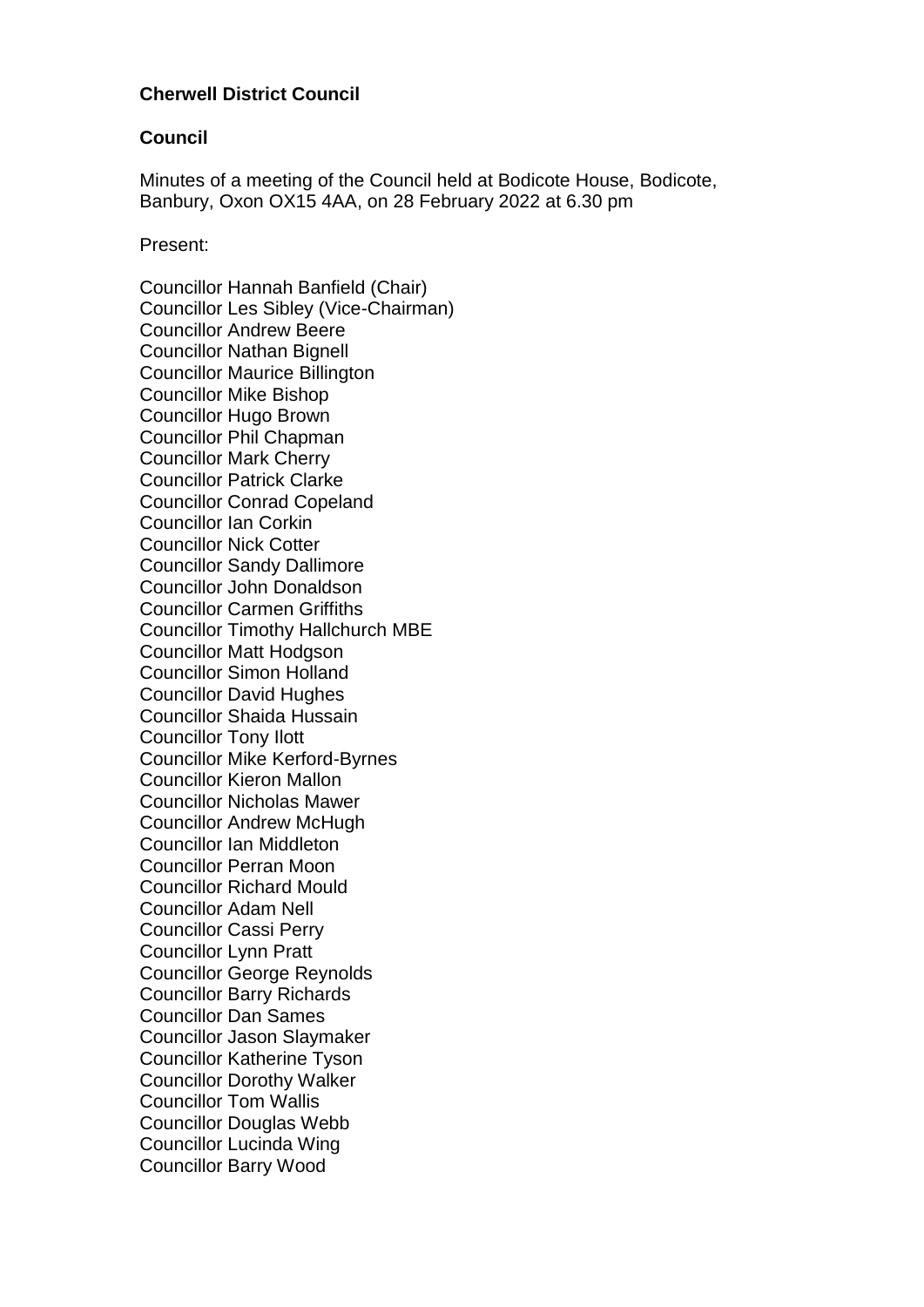# Councillor Sean Woodcock

### Present virtually, no voting rights

Councillor John Broad

Apologies for absence:

Councillor Colin Clarke Councillor Tony Mepham Councillor Fraser Webster Councillor Bryn Williams

Officers:

Yvonne Rees, Chief Executive Shahin Ismail, Assistant Director - Law, Governance & Democratic Services & Monitoring Officer (Interim) Michael Furness, Assistant Director of Finance & S151 Officer Joanne Kaye, Strategic Business Partner Natasha Clark, Governance and Elections Manager

## 69 **Welcome**

The Chair welcomed Members, officers and the press and public to the Council meeting.

## 70 **Declarations of Interest**

There were no declarations of interest.

# 71 **Communications**

#### **Ukraine Crisis**

The Chair referred to the current situation in Ukraine and made the following statement:

"I want to express as Chair how deeply saddened and shocked I we all are by the situation that is unfolding in Ukraine.

I know I am not alone in sending my thoughts and prayers to all the families and communities affected in the region by the events we see happening and I urge the international community to work together to find a diplomatic solution to restore peace.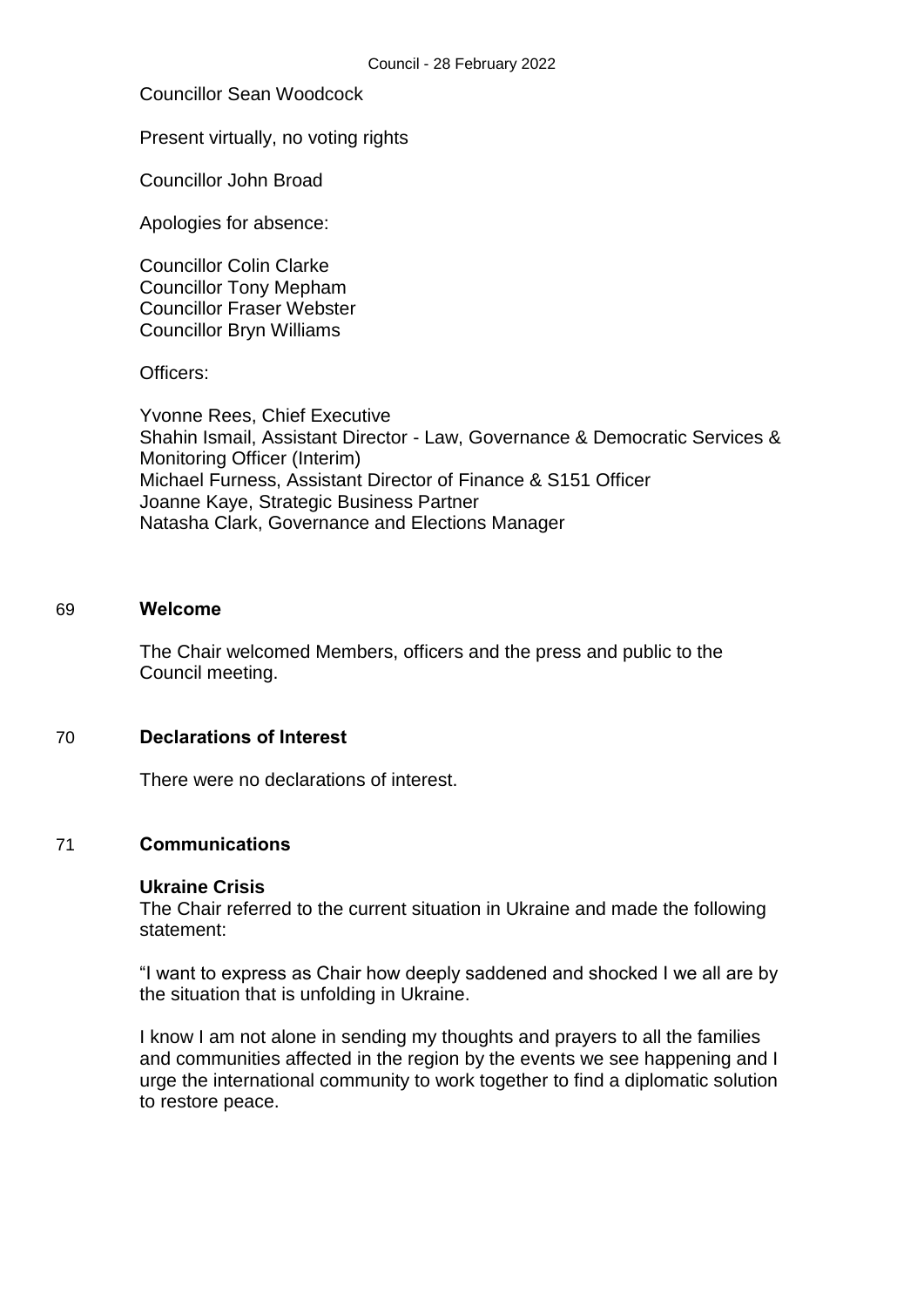I am sure I have support across the Chamber when I say we will work across the district to provide the necessary support and reassurance that may be needed by all our communities in the face of this terrible situation."

#### **Former Councillor Douglas Spencer**

The Chair referred to the sad passing for former Councillor Douglas Spencer, who had been known to all councillor colleagues as Choppy Spencer.

Former Councillor Spencer had represented the Bicester West ward and been part of Cherwell District Council when it was first created in the 1970s. he remained a councillor until 1995, sitting on various committees and serving as Leader from the late 1980s to 1995. Former Councillor Spencer served a further term of office from 2002.

Former Councillor Spencer was also a county councillor and member of Bicester Town Council.

A number of Members paid tribute and shared anecdotes about former Councillor Spencer.

Council observed a minutes silence in honour of former Councillor Douglas Spencer.

#### **Chairs Engagements**

The Chair explained that due to the recent COVID restrictions, neither she nor the Vice-Chairman had attended any events as they had been cancelled or postponed.

#### **Meeting procedures**

The Chair advised Members that different speaking and voting rules would apply for the budget setting and council tax reports. Further information would be provided before Council considered those items

The Chair reminded Members of the rules in relation to length of speeches and the approach she would apply in relation to seconders speaking on reports and motions.

#### **Meeting Length**

The Chair referred to the length of the agenda and asked Members to be courteous to others and remain in their seat during items.

## **Members' Pigeon Holes**

The Chair reminded Members to check their pigeon hole and remove any post before you leave today.

## 72 **Petitions and Requests to Address the Meeting**

There were no petitions or requests to address the meeting.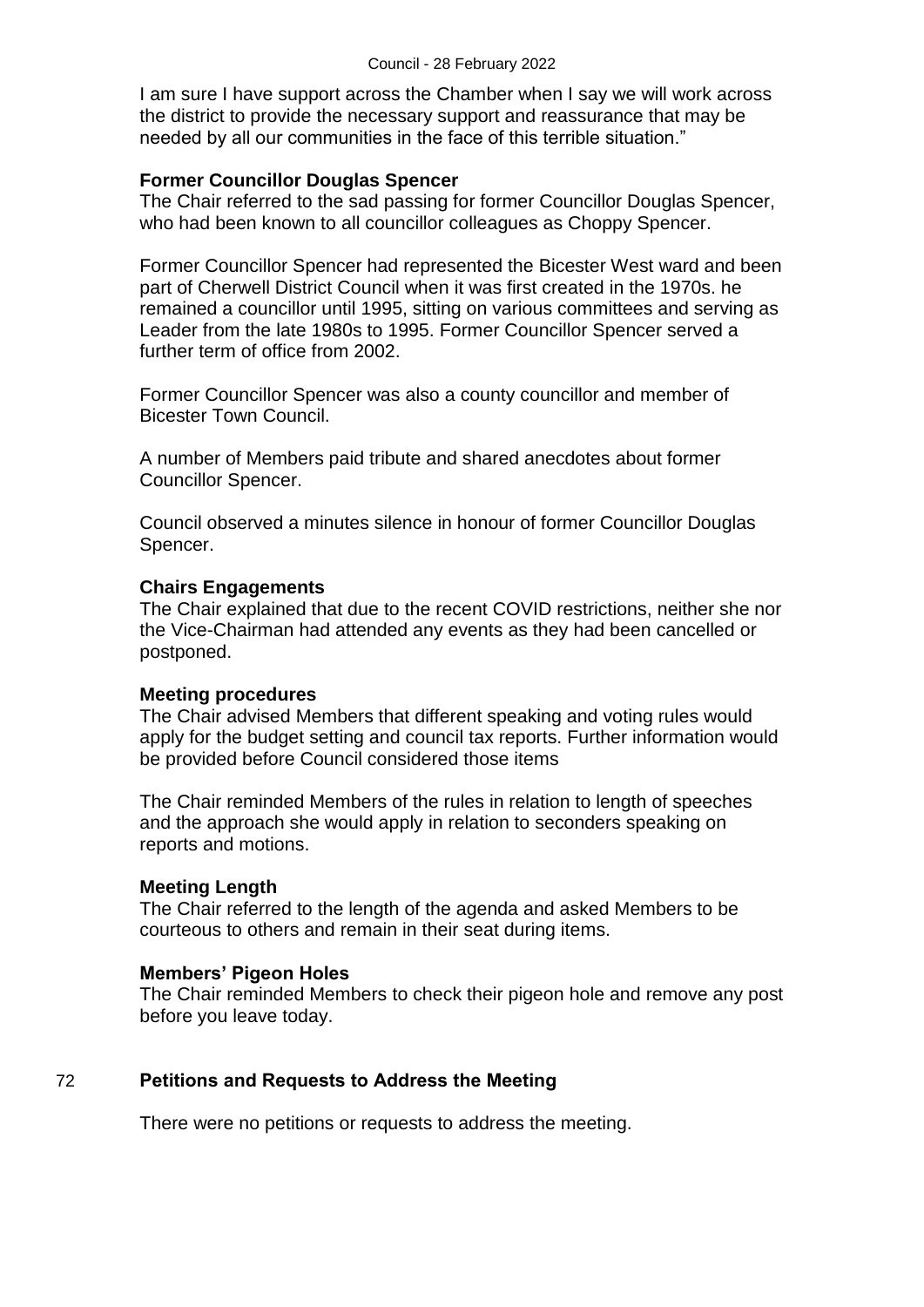#### 73 **Urgent Business**

There were no items of urgent business.

#### 74 **Minutes of Council**

The minutes of the Extraordinary meeting held on 7 February 2022 were agreed as a correct record and signed by the Chairman.

#### 75 **Minutes**

## **a) Minutes of the Executive, Lead Member Decisions and Executive Decisions made under Special Urgency**

#### **Resolved**

That the minutes of the meeting of the Executive and Lead Member decisions as set out in the Minute Book be received and that it be noted that since the last meeting of Council at which this was reported, 13 December 2021, no key decisions have been taken by the Executive which were not included in the 28 day notice.

## **b) Minutes of Committees**

#### **Resolved**

That the minutes of Committees as set out in the Minute Book be received.

#### 76 **Questions**

## **a) Written Questions**

The Chair advised Council that one written question, addressed to the Leader of the Council, Councillor Wood, had been submitted with advance notice in accordance with the Constitution and had been published with the agenda. A response to the question had been published as a supplement to the agenda (and are an annex to the Minutes as set out in the Minute Book).

The question was from Councillor Beere and in relation to the council tax rebates of £150 for domestic properties bands A to D 2022/23.

Councillor Beere thanked the Leader for the response and by way of a supplementary question, sought assurance that there would be effective communication about how the rebate payment process would be applied. The Leader confirmed that he would liaise with officers and ensure effective communication was in place for residents and elected Members were aware.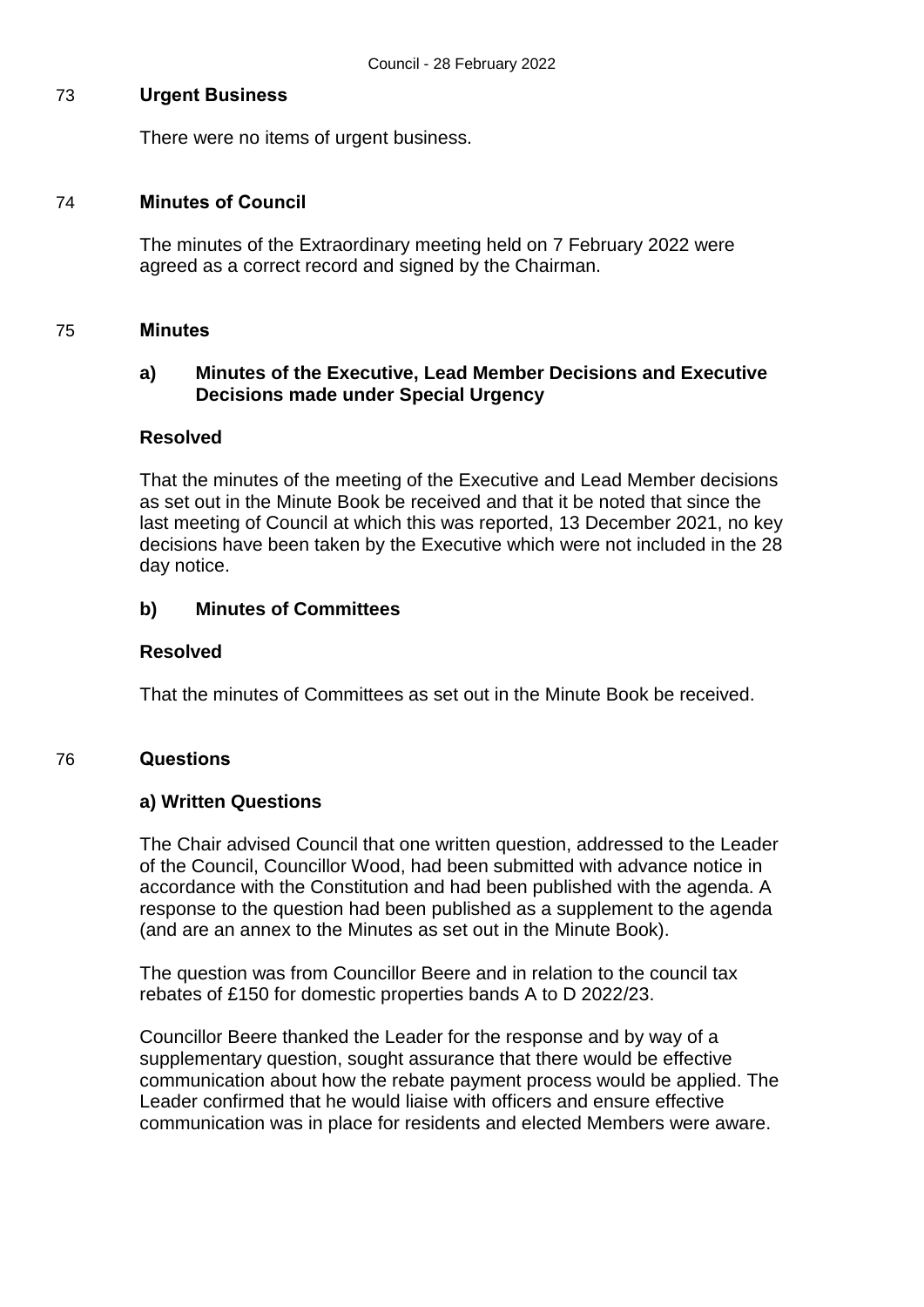# **b) Questions to the Leader of the Council**

Questions were asked and answers received on the following issues:

Councillor Middleton: Local Plan Partial Review and greenbelt development Councillor Woodcock: Ukraine situation and local support to refugees Councillor Sames: Ukraine situation and support for refugees Councillor Same: Greenbelt development Councillor Hodgson: Castle Quay Councillor Hodgson: Affordable Housing Councillor Moon: Ukraine situation and UK support to refugees Councillor Richards: May 2022 elections Councillor Mallon: Castle Quay and changing place toilets

## **c) Questions to Committee Chairmen on the Minutes**

Councillor Richards asked a question to the Chairman of the Budget Planning Committee, Councillor Mawer, regarding the 9 December 2021 Minutes and Committee discussion on CCTV. Councillor Mawer duly responded.

## 77 **Members' Allowances 2022/2023**

The Director of Law and Governance submitted a report to determine the levels of the allowances to be paid to Members for the forthcoming 2022/2023 financial year and proposed changes to the Members Allowance Scheme following the consideration of the report of the Council's Independent Remuneration Panel (the "Panel").

In introducing the report, the Leader of the Council, Councillor Wood, thanked the Panel for their hard work and diligence reviewing the allowances and submitting their report.

With regards recommendation 1.2, regarding the introduction of an IT allowance, Councillor Wood proposed that consideration of this amendment to the Members' Allowance Scheme be deferred and officers be requested to undertake further work to evaluate options, in light of the decision to terminate the s113 Agreement with Oxfordshire County Council and report back to Council for consideration. The amendment to recommendation 1.2 was seconded by Councillor Ilott and on being put to the vote was carried.

- (1) That, having given due consideration to the levels of allowances to be included in the 2022/2023 Members' Allowances Scheme, the Independent Remuneration Panel's recommendations, as set out below, be adopted:
	- The Basic Allowance to be increased in line with the staff cost of living increase rounded up or down, whichever is closest, to give 12 equal payments, and payment of the increase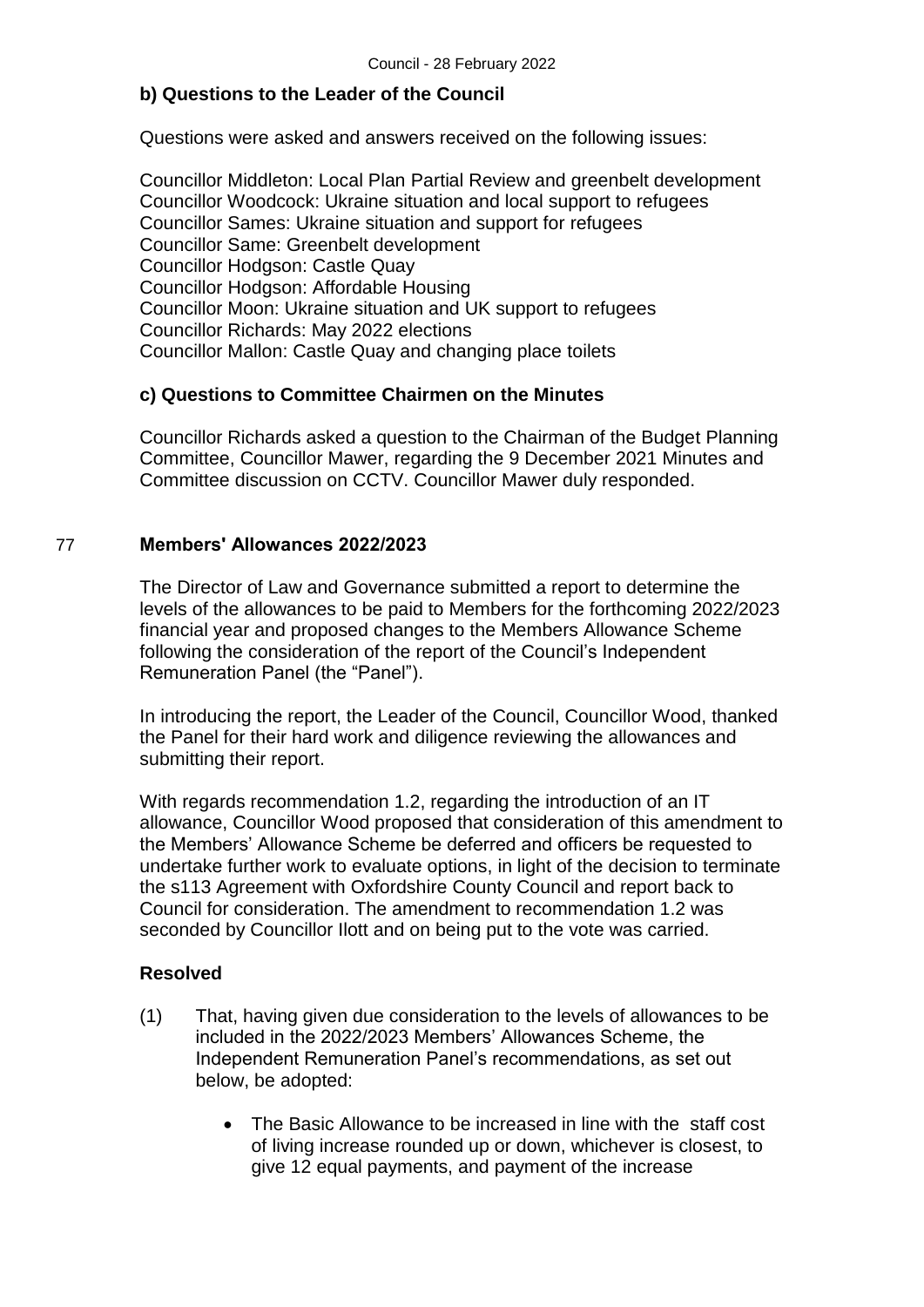backdated to the beginning of the financial year 2022/2023, 1 April 2022, should a settlement not be agreed before that date.

- All Special Responsibility Allowances (SRAs) to be increased in line with the staff cost of living increase rounded up or down, whichever is closest, to give 12 equal payments, and payment of the increase backdated to the beginning of the financial year 2022/2023, 1 April 2022, should a settlement not be agreed before that date.
- All co-optee and Independent Persons Allowances to be increased in line with the staff cost of living increase rounded up or down, whichever is closest, to give 12 equal payments, and payment of the increase backdated to the beginning of the financial year 2022/2023, 1 April 2022, should a settlement not be agreed before that date.
- The Dependant Carers' allowance be frozen and remain at the current level of £20 per hour and claims capped at 40 hours per month.
- The Childcare allowance be frozen and remain at the current level of £10 per hour and claims capped at 40 hours per month.
- There be no change to Travelling and Subsistence Allowances
	- o Bicycles: 20p per mile
	- o Motorcycles: 24p per mile
	- o Motor vehicles including electric vehicles: 45p per mile
	- o Breakfast allowance: £6.02 per meal
	- o Lunch allowance: £8.31 per meal
	- o Evening meal allowance: £10.29 per meal
- The Democratic Services Team to book overnight accommodation.
- Non-Executive Director allowances to be increased in line with the staff cost of living increase rounded up or down, whichever is closest, to give 12 equal payments, and payment of the increase backdated to the beginning of the financial year 2022/2023, 1 April 2022, should a settlement not be agreed before that date and expenses paid at the same levels as district councillors and recharged to the relevant company
- (2) That, having given due consideration to the recommendation of the Independent Remuneration Panel regarding the introduction of an IT allowance, consideration of this proposed amendment to the Members' Allowance Scheme be deferred and officers be requested to undertake further work to evaluate options, in light of the decision to terminate the s113 Agreement with Oxfordshire County Council and report back to Council for consideration.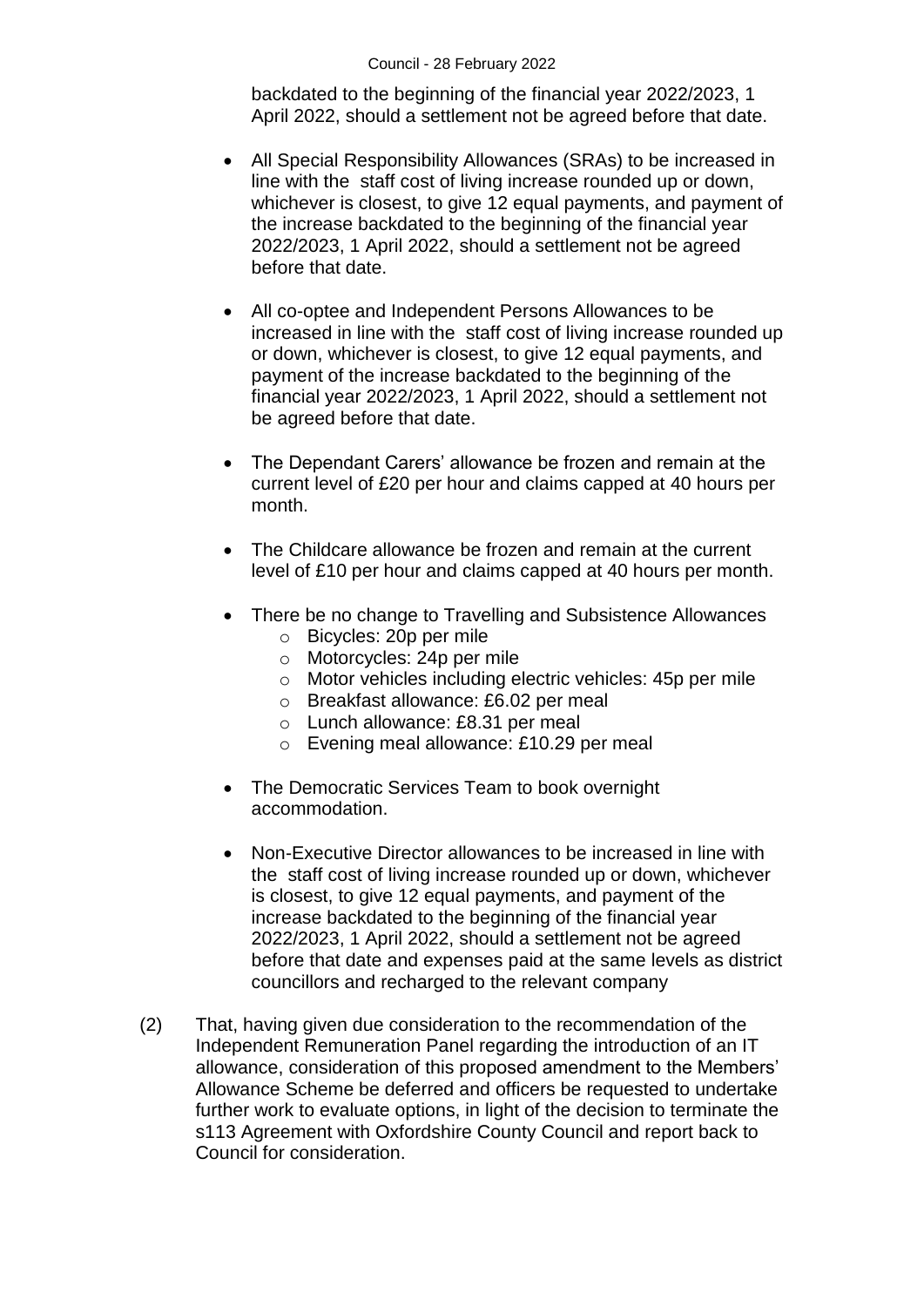- (3) That the Director of Law and Governance be authorised to prepare an amended Members' Allowances Scheme, in accordance with the decisions of Council for implementation with effect from 1 April 2022.
- (4) That the Director of Law and Governance be authorised to take all necessary action to revoke the current (2021/2022) Scheme and to publicise the revised Scheme pursuant to The Local Authorities (Member's Allowances)(England) Regulations 2003 (as amended).
- (5) That the Independent Remuneration Panel be thanked for its report and a fee of £300 be set for each Panel Member for the work carried out on this review and propose the same level of fee for any reviews carried out in 2022/2023 capped at a maximum of £1200 per person, which can be funded from existing budgets.

## 78 **Budget Setting for 2022/23 and the Medium-Term Financial Strategy up to 2026/27**

Prior to consideration of the item, the Chair sought the agreement of Members to suspend standing orders and allow 10 minutes for the speech by the proposer of the budget, and the speeches of the Group Leaders or their nominated representative. All other speakers would continue to have a three minute time limit. Members indicated agreement.

The Chair reminded Council that it was required in legislation that any motion or amendment to the budget and council tax setting be taken by recorded vote and this would be done at the appropriate time.

The Assistant Director of Finance & Section 151 Officer submitted a report which was the culmination of the Budget and Business Planning process for 2022/23 to 2026/27 and set out the Executive's proposed Business Plan and related revenue budget for 2022/23, medium term financial strategy to 2026/27, capital programme to 2026/27 and all supporting policies, strategies and information.

Councillor Ilott thanked the Assistant Director of Finance, the finance team and the former Director of Finance who had worked hard on the budget process and submitted a balanced budget to Council. Councillor Ilott also thanked the Budget Planning Committee and Accounts, Audit and Risk Committee for their hard work supporting the budget setting and business plan process.

Having presented the report, Councillor Ilott proposed the adoption of the Business Plan and related revenue budget for 2022/23, medium term financial strategy to 2026/27, capital programme to 2026/27 and all supporting policies, strategies and information. Councillor Wood seconded the proposal.

Councillor Woodcock, on behalf of the Labour Group, addressed Council in response to the budget and confirmed that he would not be proposing no amendments.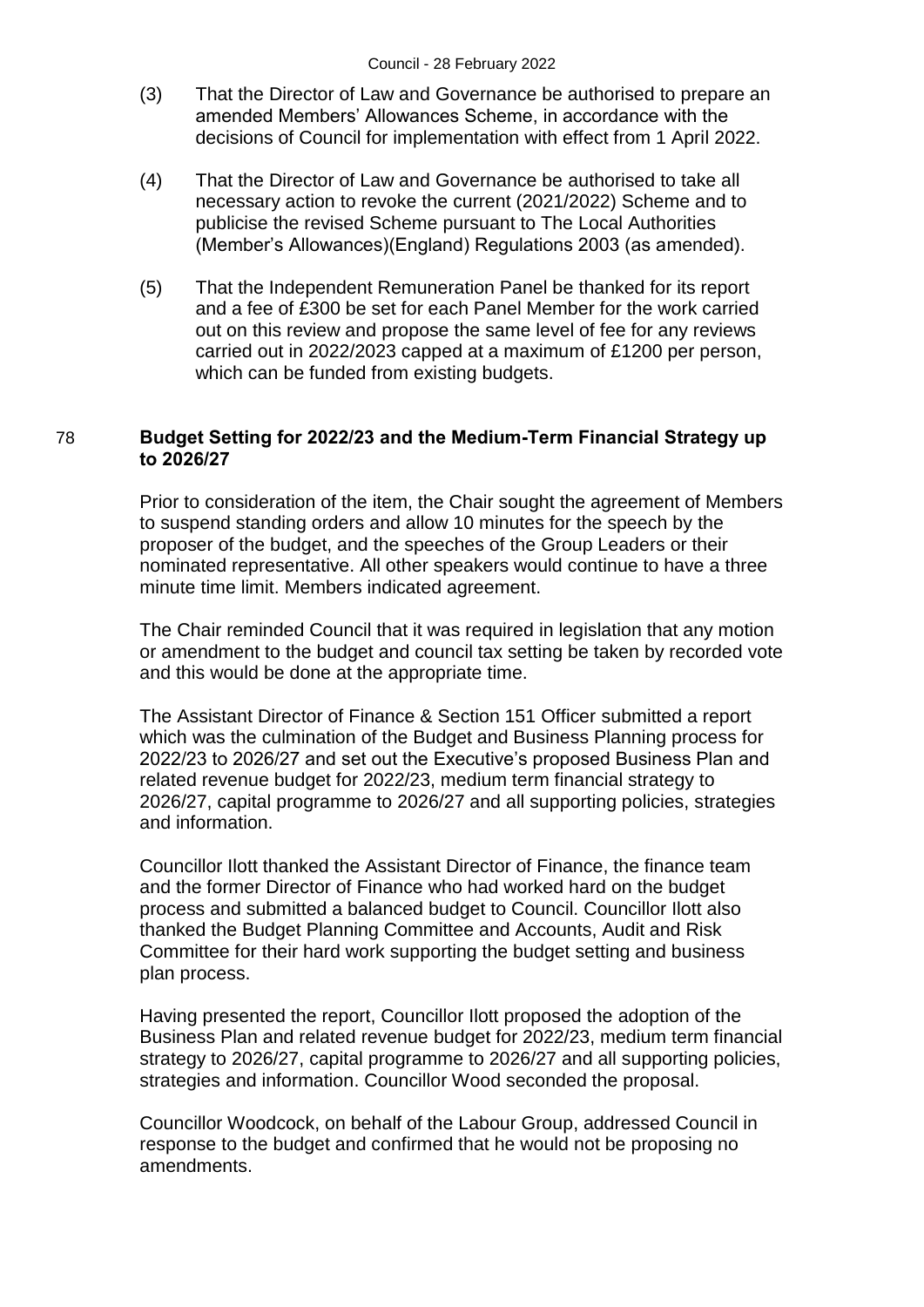Councillor Middleton, on behalf of the Progressive Oxfordshire Group, addressed Council in response to the budget and confirmed that she would not be proposing no amendments.

Councillor Sibley, on of behalf of the Independent Group, addressed Council in response to the budget and confirmed that he would not be proposing no amendments.

A recorded vote was taken, and Members voted as follows

| <b>Councillor Hannah Banfield</b>        | Against |
|------------------------------------------|---------|
| <b>Councillor Andrew Beere</b>           | Against |
| <b>Councillor Nathan Bignell</b>         | For     |
| <b>Councillor Maurice Billington</b>     | For     |
| <b>Councillor Mike Bishop</b>            | For     |
| <b>Councillor Hugo Brown</b>             | For     |
| <b>Councillor Phil Chapman</b>           | For     |
| <b>Councillor Mark Cherry</b>            | Against |
| <b>Councillor Patrick Clarke</b>         | For     |
| <b>Councillor Ian Corkin</b>             | For     |
| <b>Councillor Nick Cotter</b>            | Abstain |
| <b>Councillor Sandy Dallimore</b>        | For     |
| <b>Councillor John Donaldson</b>         | For     |
| <b>Councillor Carmen Griffiths</b>       | For     |
| <b>Councillor Timothy Hallchurch MBE</b> | For     |
| <b>Councillor Matt Hodgson</b>           | Against |
| <b>Councillor Simon Holland</b>          | For     |
| <b>Councillor David Hughes</b>           | For     |
| <b>Councillor Shaida Hussain</b>         | Against |
| <b>Councillor Tony Ilott</b>             | For     |
| <b>Councillor Mike Kerford-Byrnes</b>    | For     |
| <b>Councillor Kieron Mallon</b>          | For     |
| <b>Councillor Nick Mawer</b>             | For     |
| <b>Councillor Andrew McHugh</b>          | For     |
| <b>Councillor Ian Middleton</b>          | Against |
| <b>Councillor Perran Moon</b>            | Against |
| <b>Councillor Adam Nell</b>              | For     |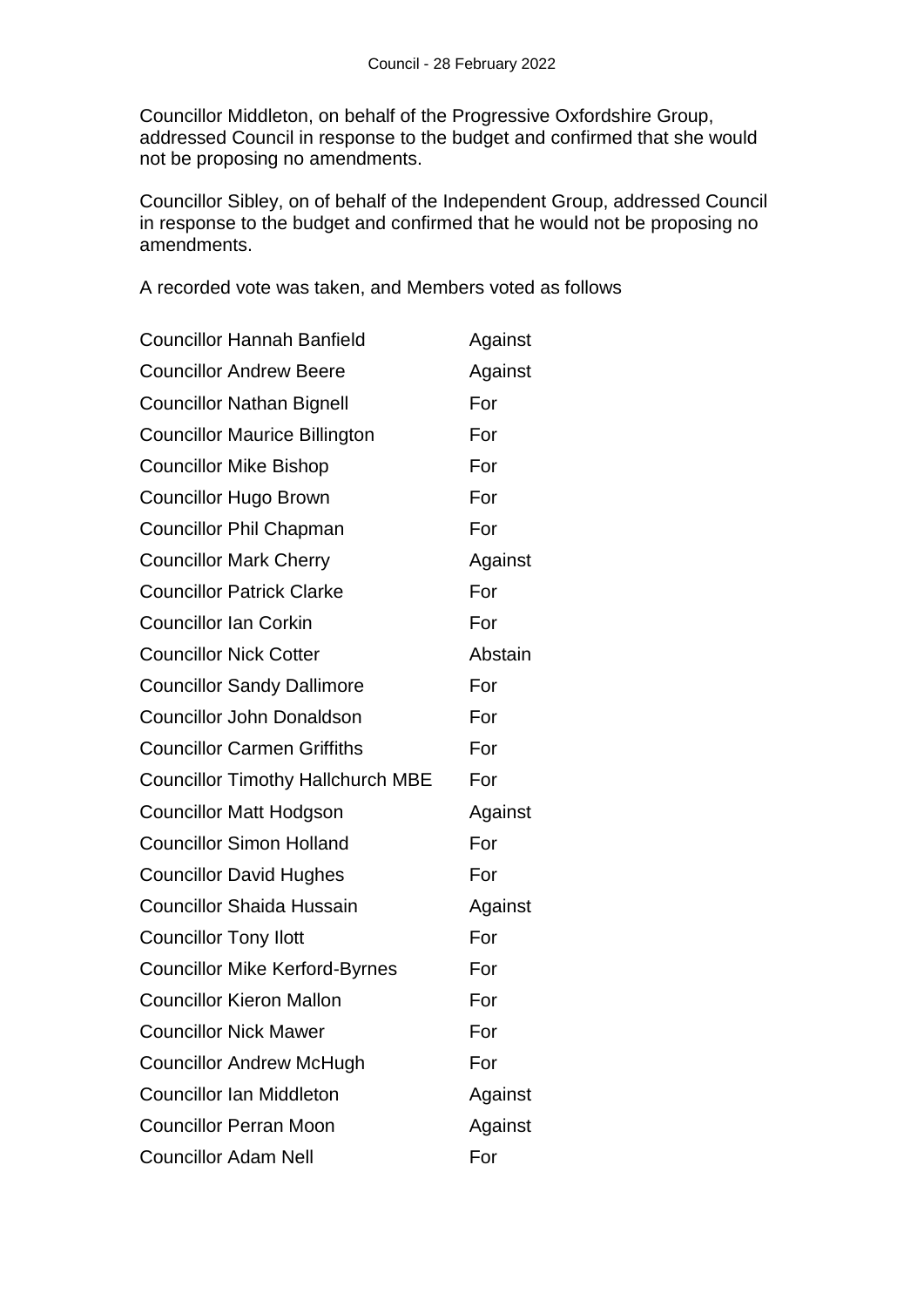| <b>Councillor Cassi Perry</b>     | Against |
|-----------------------------------|---------|
| <b>Councillor Lynn Pratt</b>      | For     |
| <b>Councillor George Reynolds</b> | For     |
| <b>Councillor Barry Richards</b>  | Against |
| <b>Councillor Dan Sames</b>       | For     |
| <b>Councillor Les Sibley</b>      | For     |
| <b>Councillor Jason Slaymaker</b> | For     |
| <b>Councillor Dorothy Walker</b>  | Against |
| Councillor Tom Wallis             | For     |
| <b>Councillor Douglas Webb</b>    | For     |
| <b>Councillor Lucinda Wing</b>    | For     |
| <b>Councillor Barry Wood</b>      | For     |
| <b>Councillor Sean Woodcock</b>   | Against |

- (1) That the Business Plan (annex to the Minutes as set out in the Minute Book) be approved.
- (2) That, having due regard, the statutory report of the Chief Finance Officer (Section 25 report) be noted.
- (3) That authority be delegated to the S151 Officer, in consultation with the Lead Member for Finance and Governance, to agree the apportionment of settlement costs relating to the ending of the S113 Partnership Agreement with Oxfordshire County Council, in line with the Financial Principles agreed by Council 7 February 2022 for the termination of the Agreement.
- (4) That the net revenue budget for the financial year commencing on 1 April 2022 (annexes to the Minutes as set out in the Minute Book) be approved.
- (5) That the Medium Term Financial Strategy (MTFS) and Revenue Budget 2022/23, including the Savings Proposals, and Pressures (annexes to the Minutes as set out in the Minute Book) be approved.
- (6) That an increase in the Basic Amount of Council Tax for Cherwell District Council for the financial year beginning on 1 April 2022 of £5, resulting in a Band D charge of £143.50 per annum be agreed.
- (7) That the Capital Bids and Capital Programme (annexes to the Minutes as set out in the Minute Book) be approved.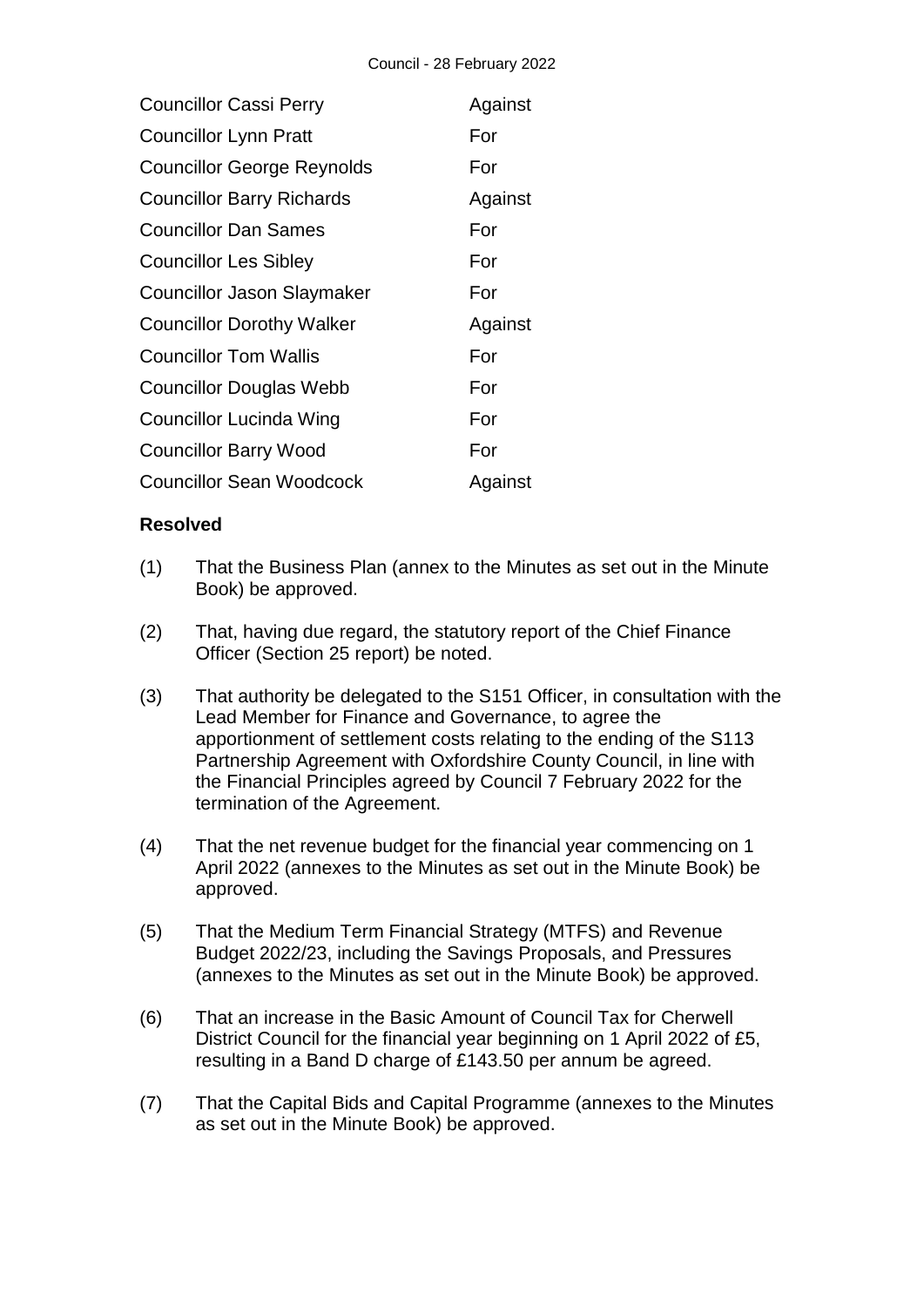- (8) That the Capital and Investment Strategy (annex to the Minutes as set out in the Minute Book) be approved.
- (9) That the Treasury Management Strategy, including the Prudential Indicators, Minimum Revenue Provision (MRP) Policy and Affordable Borrowing Limit for 2022/23 (annex to the Minutes as set out in the Minute Book) be approved.
- (10) That the Property Investment Strategy (annex to the Minutes as set out in the Minute Book) be approved.
- (11) That a minimum level of General Balances of £6m be approved.

# 79 **Adjournment of Council Meeting**

The Leader of the Council, Councillor Wood, confirmed that he did not require Council to adjourn to allow Executive to meet discuss any issues arising from the budget.

## 80 **Calculating the amounts of Council Tax for 2022/23 and setting the Council Tax for 2022/23**

The Chair reminded Members that standing orders were no longer suspended and the rules as set out in the Constitution with regards length of speeches applied for this, and all remaining items on the agenda.

The Assistant Director of Finance & Section 151 Officer submitted a report to detail the Calculations for the amounts of Council Tax for 2022/23 and the setting of Council Tax for 2022/23.

A recorded vote was taken, and members voted as follows

| <b>Councillor Hannah Banfield</b>    | For     |
|--------------------------------------|---------|
| <b>Councillor Andrew Beere</b>       | For     |
| <b>Councillor Nathan Bignell</b>     | For     |
| <b>Councillor Maurice Billington</b> | For     |
| <b>Councillor Mike Bishop</b>        | For     |
| <b>Councillor Hugo Brown</b>         | For     |
| <b>Councillor Phil Chapman</b>       | For     |
| <b>Councillor Mark Cherry</b>        | For     |
| <b>Councillor Patrick Clarke</b>     | For     |
| <b>Councillor Ian Corkin</b>         | For     |
| <b>Councillor Nick Cotter</b>        | Abstain |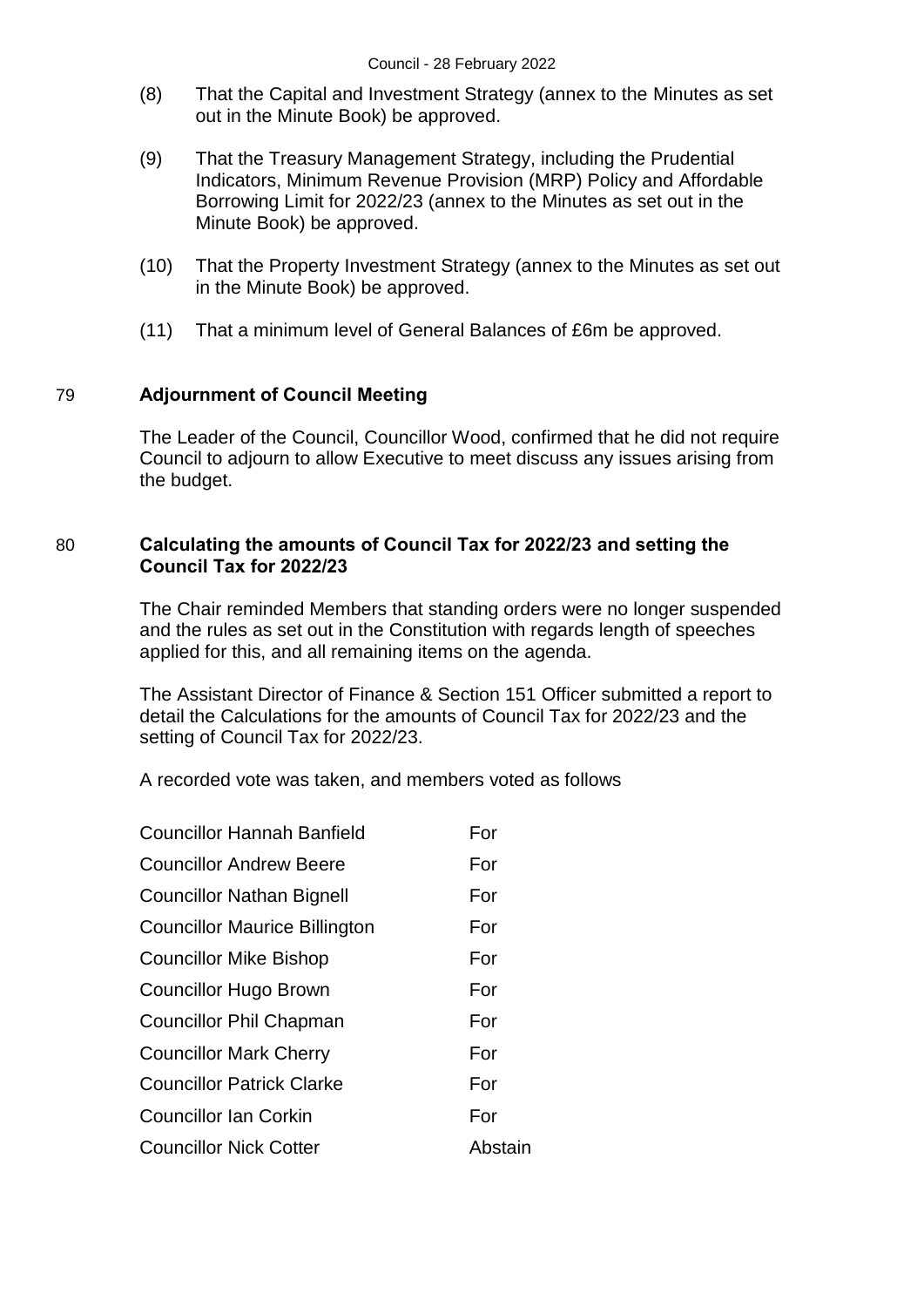| <b>Councillor Sandy Dallimore</b>        | For |
|------------------------------------------|-----|
| <b>Councillor John Donaldson</b>         | For |
| <b>Councillor Carmen Griffiths</b>       | For |
| <b>Councillor Timothy Hallchurch MBE</b> | For |
| <b>Councillor Matt Hodgson</b>           | For |
| <b>Councillor Simon Holland</b>          | For |
| <b>Councillor David Hughes</b>           | For |
| <b>Councillor Shaida Hussain</b>         | For |
| <b>Councillor Tony Ilott</b>             | For |
| <b>Councillor Mike Kerford-Byrnes</b>    | For |
| <b>Councillor Kieron Mallon</b>          | For |
| <b>Councillor Nick Mawer</b>             | For |
| <b>Councillor Andrew McHugh</b>          | For |
| <b>Councillor Ian Middleton</b>          | For |
| <b>Councillor Perran Moon</b>            | For |
| <b>Councillor Adam Nell</b>              | For |
| <b>Councillor Cassi Perry</b>            | For |
| <b>Councillor Lynn Pratt</b>             | For |
| <b>Councillor George Reynolds</b>        | For |
| <b>Councillor Barry Richards</b>         | For |
| <b>Councillor Dan Sames</b>              | For |
| <b>Councillor Les Sibley</b>             | For |
| <b>Councillor Jason Slaymaker</b>        | For |
| <b>Councillor Dorothy Walker</b>         | For |
| <b>Councillor Tom Wallis</b>             | For |
| <b>Councillor Douglas Webb</b>           | For |
| <b>Councillor Lucinda Wing</b>           | For |
| <b>Councillor Barry Wood</b>             | For |
| <b>Councillor Sean Woodcock</b>          | For |

- (1) That it be noted that the Council Tax Base 2022/23 was determined at the Executive meeting held on 10 January 2022:
	- a) for the whole Council area as 56,801.60 [item T in the formula in Section 31B of the Local Government Finance Act 1992, as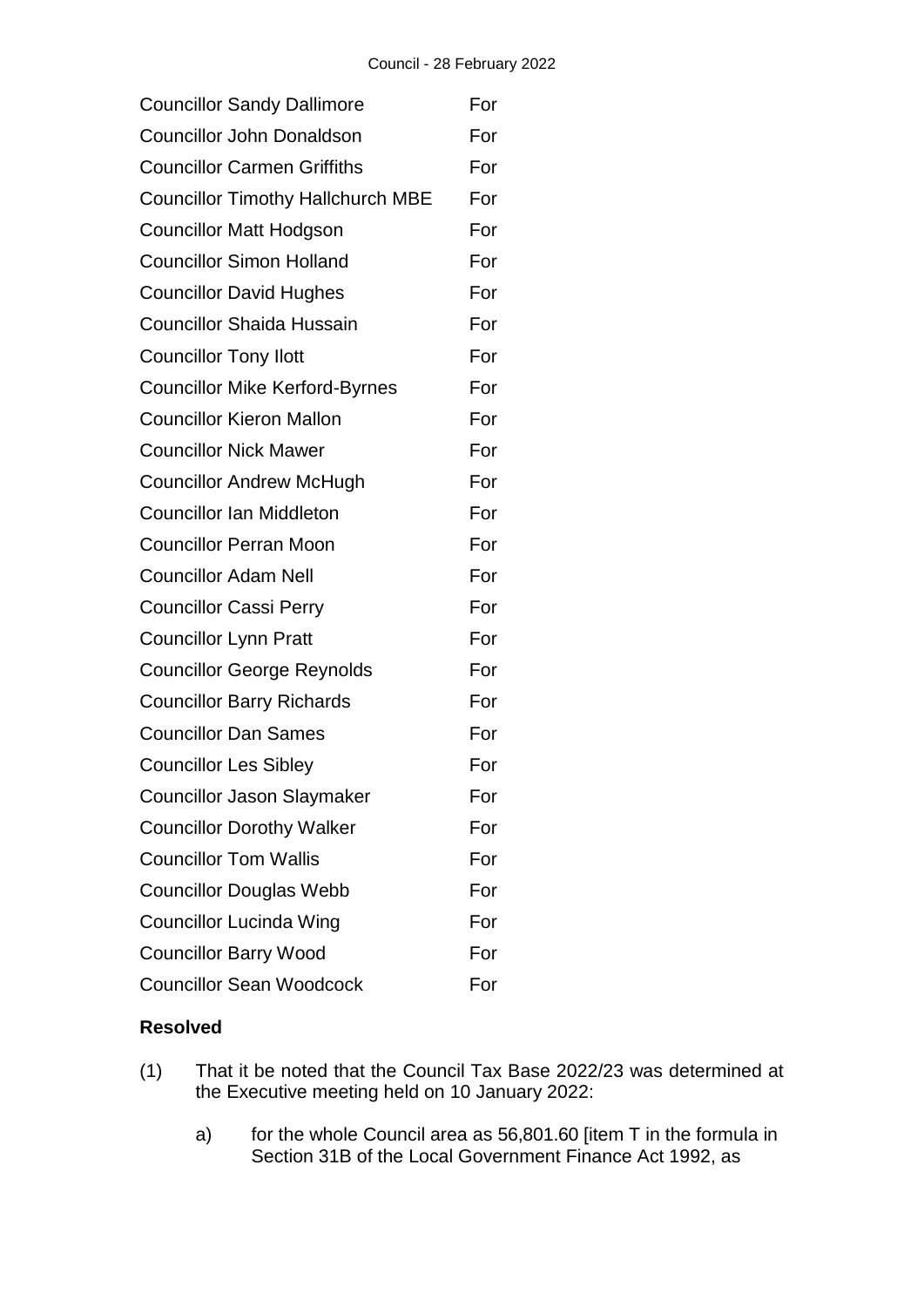amended by sections 72 to 79 of the Localism Act 2011 ("the 1992 Act")]; and

- b) For dwellings in those parts of its area to which a Parish Precept relates as in the attached annex to the Minutes (as set out in the Minute Book).
- (2) That it be agreed that the Council Tax requirement for the Council's own purposes for 2022/23 (excluding Parish Precepts and Special Expenses) be £8,151,030.
- (3) That the following amounts be calculated for the year 2022/23 in accordance with Sections 31 to 36 of the 1992 Act:
	- a) £116,132,464 being the aggregate of the amounts which the Council estimates for the items set out in Section 31A (2) of the 1992 Act, taking into account all precepts issued to it by Parish Councils and any additional special expenses.
	- b) £102,218,905 being the aggregate of the amounts which the Council estimates for the items set out in Section 31A (3) of the 1992 Act.
	- c) £13,913,559 being the amount by which the aggregate at 3(a) above exceeds the aggregate at 3(b) above, calculated by the Council, in accordance with Section 31A (4) of the 1992 Act, as its Council Tax requirement for the year (Item R in the formula in Section 31B of the 1992 Act).
	- d)  $£244.95$  being the amount at 3(c) above (Item R), all divided by Item T (6(a) above), calculated by the Council, in accordance with Section 31B of the 1992 Act, as the basic amount of its Council Tax for the year (including Parish Precepts and Special Expenses).
	- e) £5,762,529 being the aggregate amount of all special items (Parish Precepts and Special Expenses) referred to in Section 34(1) of the 1992 Act as per the attached annex to the Minutes (as set out in the Minute Book).
	- f) £143.50 being the amount at 3(d) above less the result given by dividing the amount at 3(e) above by Item T(1(a) above), calculated by the Council, in accordance with Section 34(2) of the 1992 Act, as the basic amount of its Council Tax for the year for dwellings in those parts of its area to which no Parish Precept or special item relates.
- (4) That it be noted that for the year 2022/23 the Oxfordshire County Council and the Police and Crime Commissioner for Thames Valley have issued precepts to the Council, in accordance with Section 40 of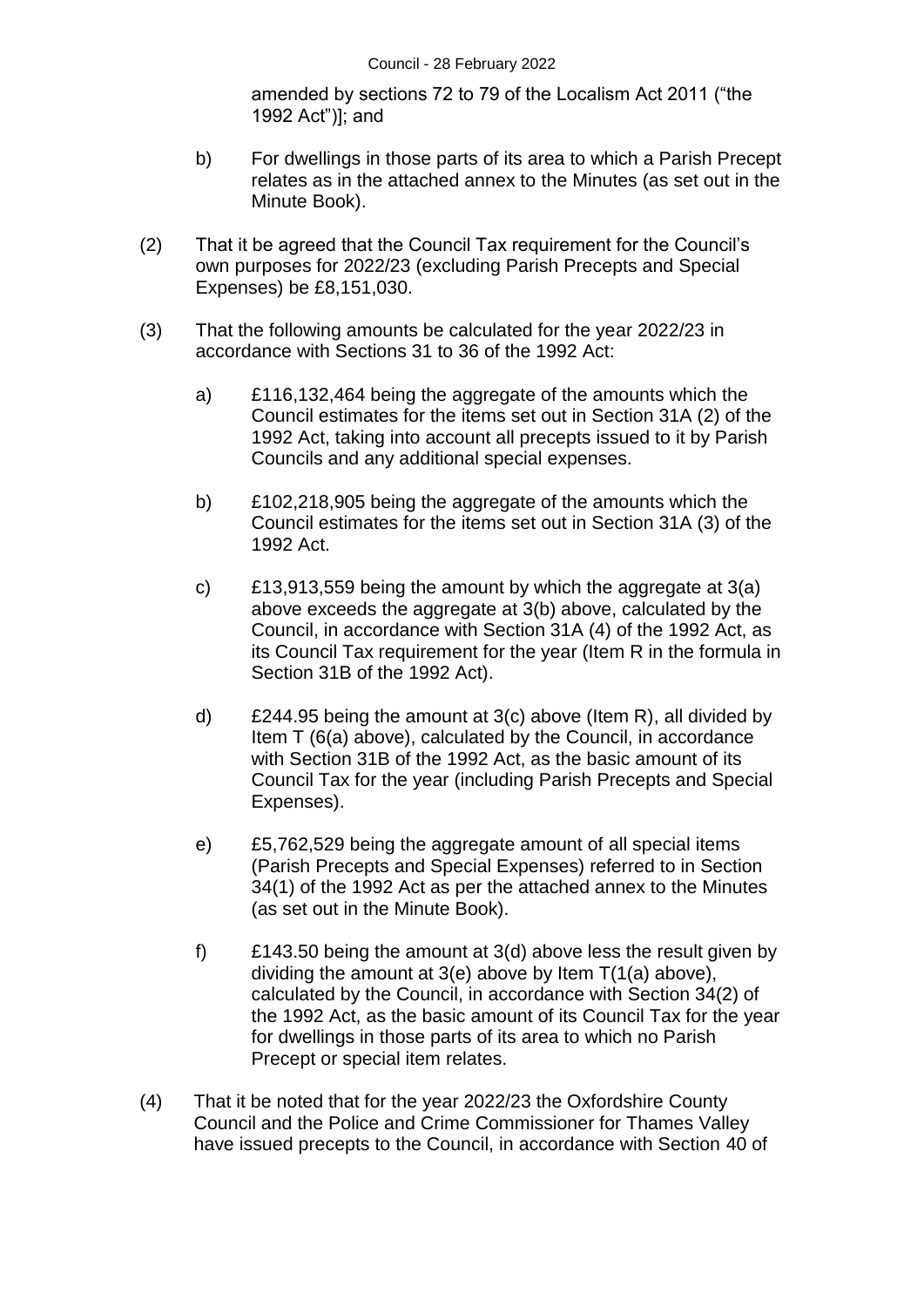the 1992 Act, for each category of dwellings in the Council's area as indicated below: -

| Valuation<br><b>Band</b> | <b>Oxfordshire County</b><br><b>Council</b> | <b>Police and Crime</b><br><b>Commissioner for</b><br><b>Thames Valley</b> |
|--------------------------|---------------------------------------------|----------------------------------------------------------------------------|
|                          | £                                           | £                                                                          |
| Α                        | 1,101.07                                    | 160.85                                                                     |
| В                        | 1,284.59                                    | 187.66                                                                     |
| C                        | 1,468.10                                    | 214.47                                                                     |
| D                        | 1,651.61                                    | 241.28                                                                     |
| E.                       | 2,018.63                                    | 294.90                                                                     |
| F                        | 2,385.66                                    | 348.52                                                                     |
| G                        | 2,752.68                                    | 402.13                                                                     |
| Н                        | 3,303.22                                    | 482.56                                                                     |

- (5) That the Council, in accordance with Sections 30 and 36 of the 1992 Act, hereby sets the amounts shown in the annex to the Minutes (as set out in the Minute Book) as the amounts of Council Tax for the year 2022/23 for each part of its area and for each of the categories of dwellings.
- (6) That it be noted that the Council's basic amount of Council Tax for 2022/23 is not excessive in accordance with principles approved under Section 52ZB of the 1992 Act.

## 81 **Pay Policy Statement 2022/23**

The Director of Human Resources submitted a report which sought Council agreement of the Pay Policy Statement 2022/23.

In introducing the report, the Deputy Leader and Lead Member for Customers and Transformation, Councillor Corkin, explained that the Localism Act required all councils to agree and publish a Pay Policy Statement every financial year. The Act laid down requirements on the content of the statement. This requirement was supplemented by detailed guidance from the Department for Communities and Local Government entitled 'Openness and Accountability in Local Pay: Guidance under Section 40 of the Localism Act'.

The Act required the Pay Policy Statement to be agreed by Full Council. As required by the Act and Code of Practice, once approved by Council the Pay Policy Statement would be published on the Council's website and will be available on request.

## **Resolved**

(1) That the Pay Policy Statement for 2022/2023 (annex to the Minutes as set out in the Minute Book) be approved.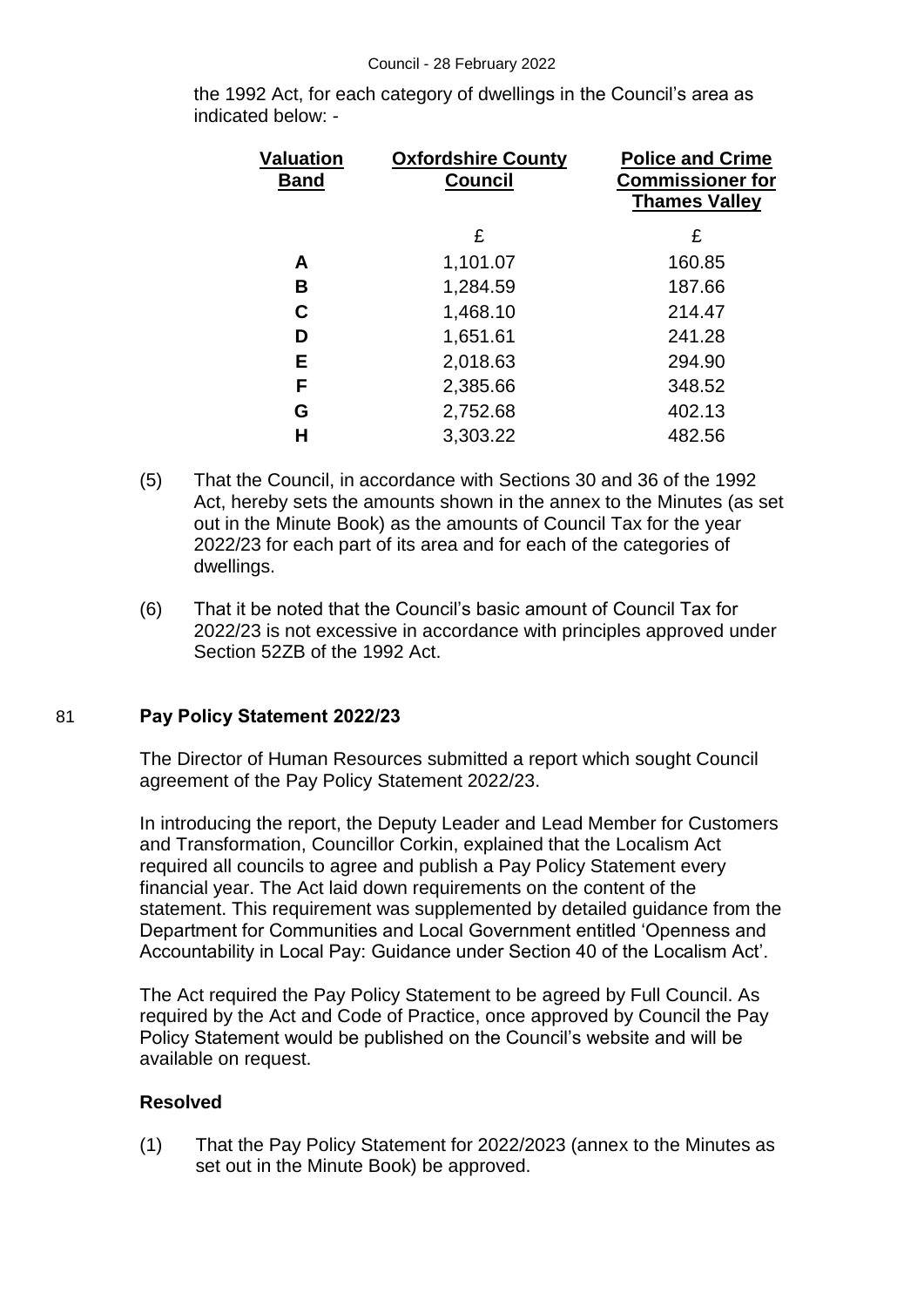- (2) That the Director of Human Resources be requested to produce an updated Pay Policy Statement in year to reflect any change to structural arrangements during 2022/2023 following the decision to formally end the s113 arrangements between Cherwell District Council and Oxfordshire County Council.
- (3) That it be noted that the cost of living pay award for 2021/2022 has not yet been agreed or implemented and is therefore not reflected in the figures.

#### 82 **Gambling Act 2005 Statement of Licensing Principles**

The Assistant Director Regulatory Services & Community Safety submitted a report for Council to consider a revised Statement of Licensing Principles which was required to be published by the council under the Gambling Act 2005.

#### **Resolved**

(1) That the revised Statement of Licensing Principles under the Gambling Act 2005 (annex to the Minutes as set out in the Minute Book) be adopted.

#### 83 **Parliamentary Boundary Review update**

The Chief Executive submitted a report to update Council on the next stages of the Parliamentary Boundary Review 2023.

- (1) That the update on the Parliamentary Boundary Review 2023 be noted.
- (2) That it be noted that the Parliamentary Boundary and Community Governance Review working group will consider and draft a submission to the second and any subsequent consultations.
- (3) That authority be delegated to the Chief Executive, in consultation with the Chairman (or Vice-Chairman in the Chairman's absence) of the Parliamentary Boundary and Community Governance Review working group, to finalise the council's submission and respond on behalf of Cherwell District Council to the second and any subsequent consultation periods held during the review, including via attendance at a public hearing if considered appropriate.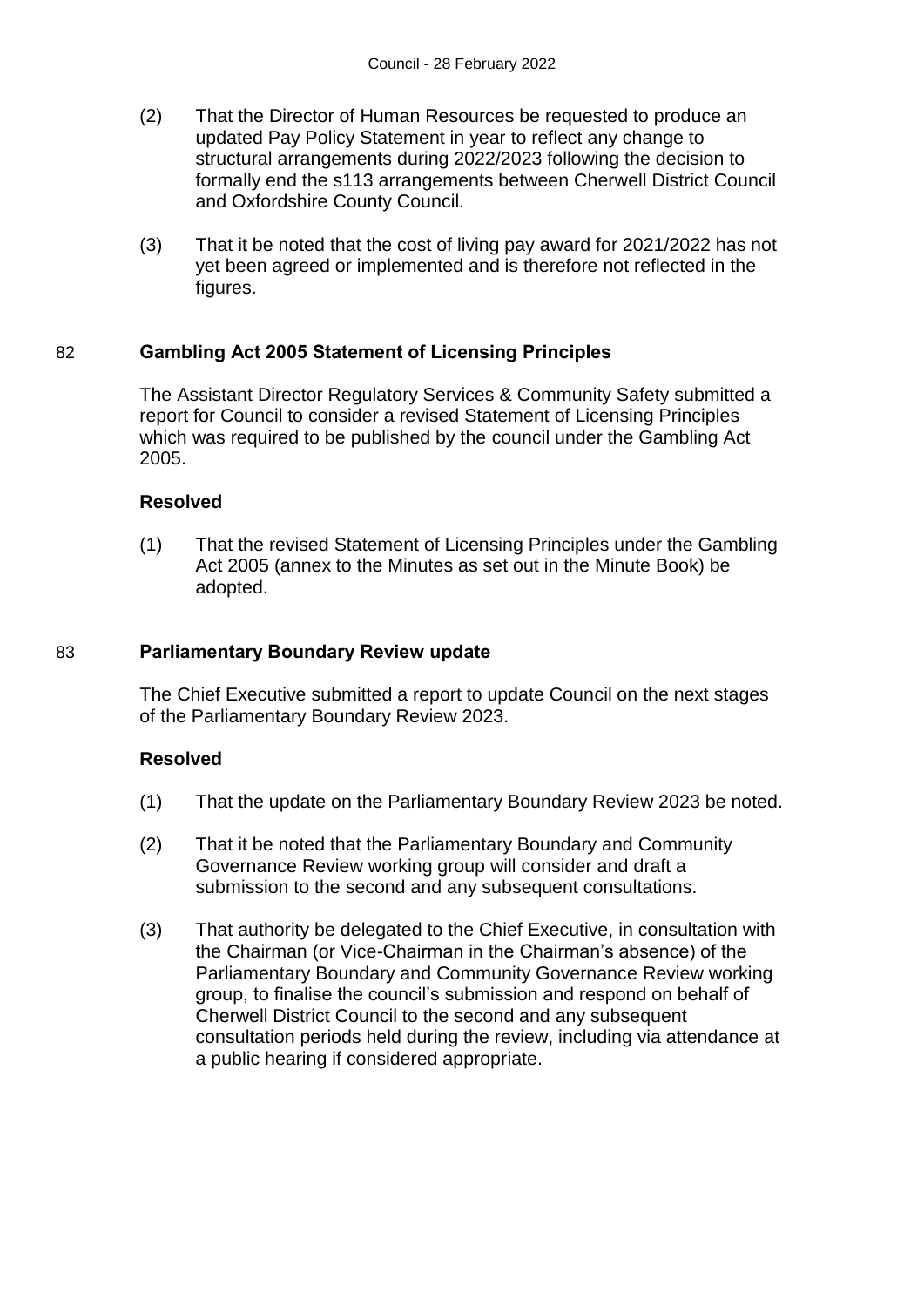# 84 **Revision to the Council's Resolution made 26 February 2018 regarding Oxfordshire Housing and Growth Deal**

The Interim Assistant Director, Housing and Social Care Commissioning submitted a report to request a revision to the Resolution made by Council at its meeting on 26 February 2018, regarding the authority delegated to the Chief Executive to agree the Growth Deal Affordable Housing Delivery Plan, and to explain the reasons for the request.

# **Resolved**

- (1) That authority be delegated to the Chief Executive, in consultation with the Leader, to agree the necessary changes and substitutions to the Cherwell District Council Growth Deal affordable housing delivery programme; and
- (2) That authority be delegated to the Chief Executive, in consultation with the S.151 Officer and Lead Member for Finance and Governance, to agree Growth Deal grant agreements and Cherwell District Council Growth Deal 'Top Up' grant agreements subject to available funding.

# 85 **Exclusion of the Press and Public**

# **Resolved**

That, in accordance with Section 100A(4) of Local Government Act 1972, the press and public be excluded from the meeting for the following items of business, on the grounds that they could involve the likely disclosure of exempt information as defined in paragraph 3 of Schedule 12A of that Act and that in all the circumstances of the case, the public interest in maintaining the exemption outweighs the public interest in disclosing the information.

# 86 **Proposed Community-led Housing Scheme - Hook Norton**

The Head of Estates, Assets and Investments and Housing Development & Standards Manager submitted an exempt report to provide an update on the proposed community-led housing scheme in Hook Norton and to seek delegated authority to negotiate and agree revised terms and conditions necessary to complete the sale of Cherwell District Council owned land in Hook Norton to Hook Norton Community Land Trust to enable the development of affordable housing and community facilities.

- (1) That the update on the proposed community-led housing scheme be noted.
- (2) That authority be delegated to the Head of Estates, Assets and Investments, in consultation with the Lead Member for Economy,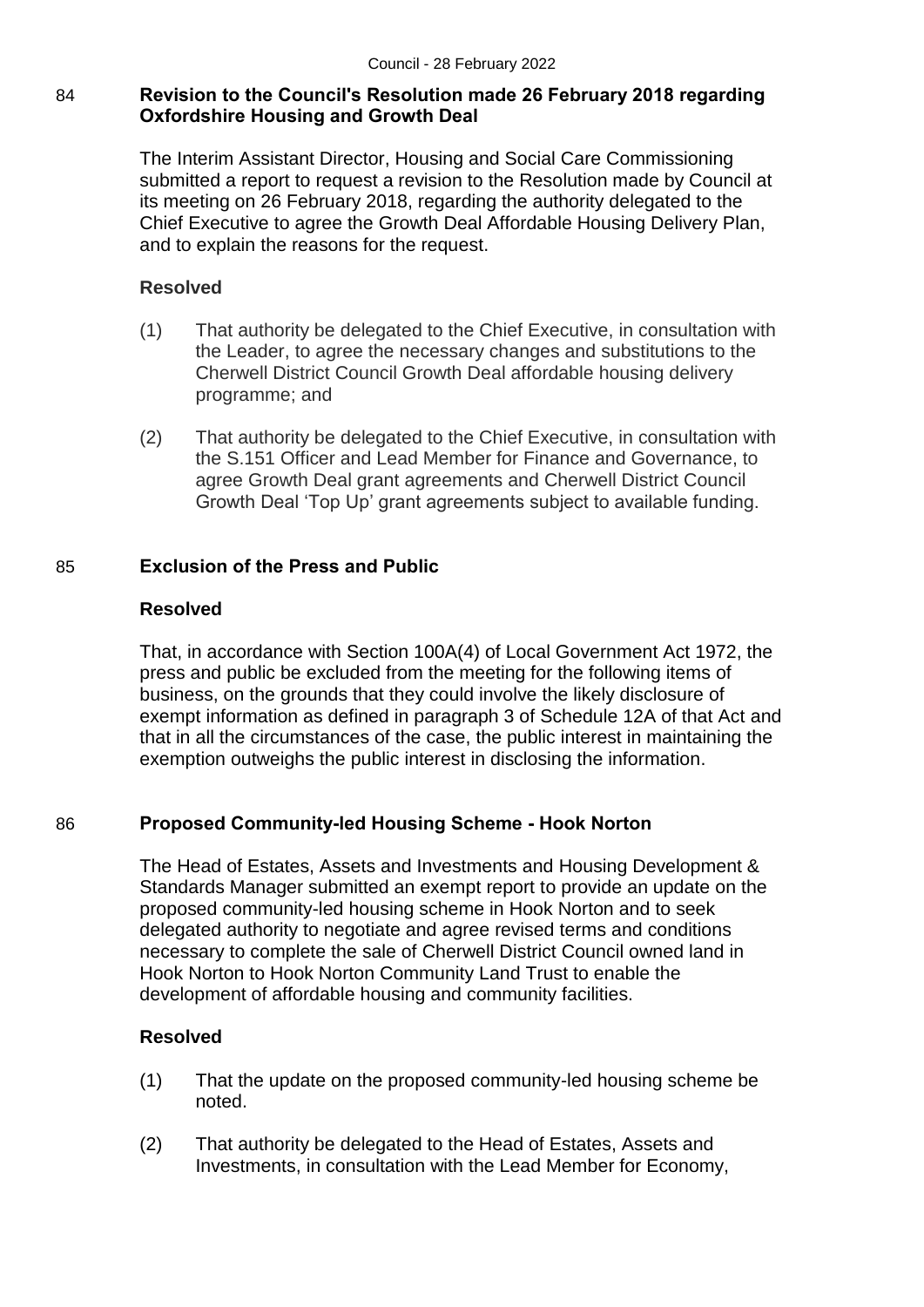Regeneration and Property, to negotiate and agree the revised terms and conditions necessary to complete the sale and transfer of Cherwell District Council owned land to Hook Norton Community Land Trust, to enable the development of affordable housing and community facilities.

# 87 **Notification of Urgent Decision Taken by Director of Finance**

The Interim Assistant Director, Housing and Social Care Commissioning submitted an exempt report to notify Council of an urgent decision taken by the Director of Finance.

# **Resolved**

(1) That the urgent decision taken by the Director of Finance, under delegated powers (Part 3, paragraph 1.13 (Officer Scheme of Delegation) of the Council's Constitution) to increase the council's Capital Programme by £1.875m in 2021/22, in order to include two affordable housing schemes that will be funded by Oxfordshire Growth Deal funding and Cherwell District Council's Growth Deal Top Up funding (comprising S.106 Commuted Sums) be noted.

# 88 **Inclusion of additional Growth Deal Scheme in the Capital Programme 2021/2022**

The Interim Assistant Director, Housing and Social Care Commissioning submitted and exempt report to seek approval of the inclusion of additional Growth Deal Scheme in the Capital Programme 2021/2022**.**

- (1) That the inclusion of a Growth Deal funded scheme of 18 affordable homes be included in the Capital Programme 2021/2022 at a total value of £0.761m.
- (2) That authority be delegated to the Assistant Director, Housing and Social Care Commissioning in consultation with the s.151 Officer and the Monitoring Officer to negotiate and agree the terms of the Oxfordshire Growth Deal grant(s) and Cherwell District Council Growth Deal Top Up grant(s) (comprising S.106 Commuted sums) which will enable the affordable housing scheme to be delivered.
- (3) That authority be delegated to the Chief Executive, in consultation with the S.151 Officer and Lead Member for Finance and Governance, to approve and agree Growth Deal grant agreements and Cherwell District Council Growth Deal 'Top Up' grant agreements subject to available funding.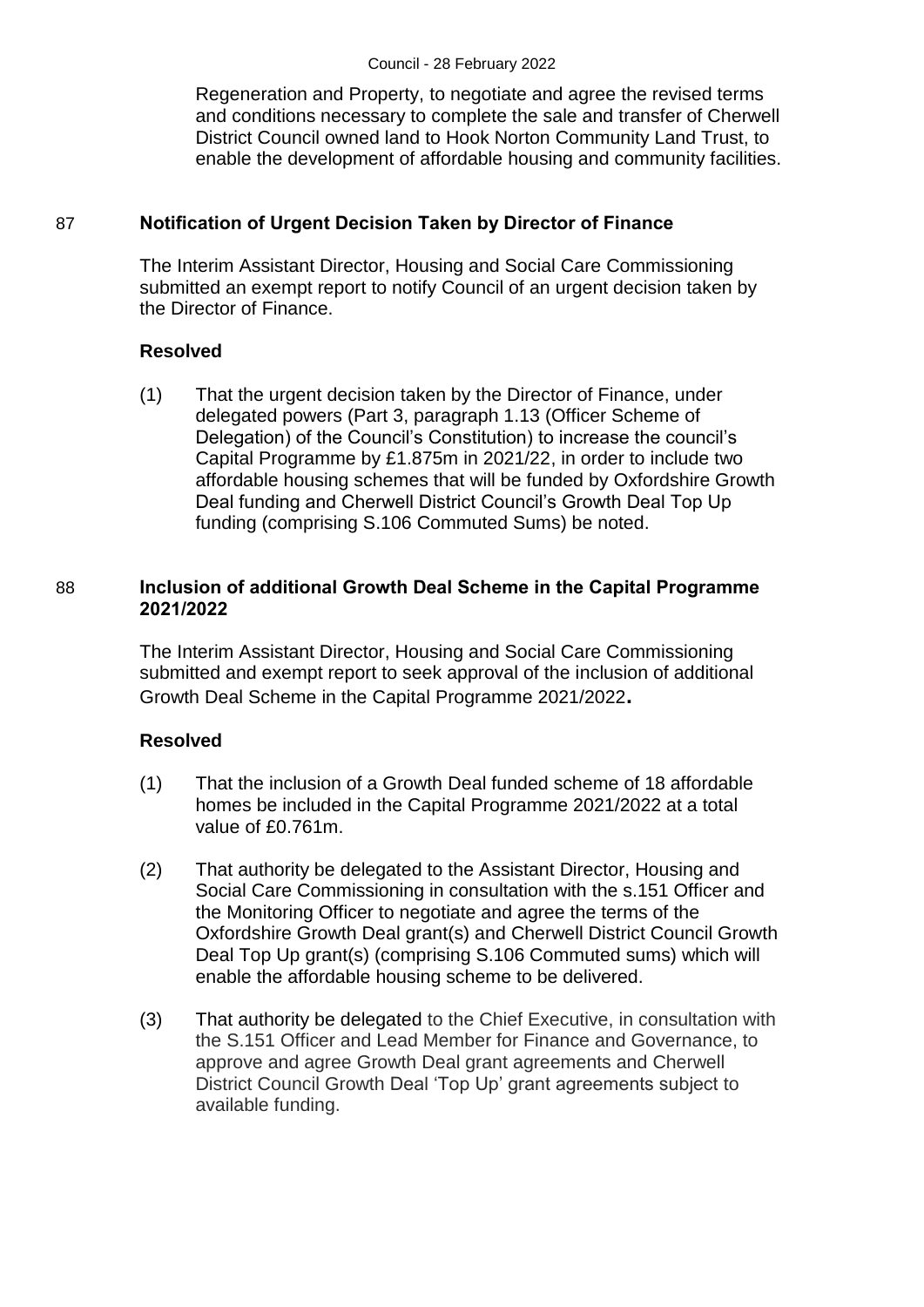## 89 **Readmittance of the Press and Public**

#### **Resolved**

That the press and public be readmitted to the meeting.

#### 90 **Motions**

The Chair advised that one motion had been submitted. Not amendments to the motion had been submitted. In line with the Constitution, no amendments to the motion were now permitted.

#### **Oxfordshire Growth Needs Assessment (OGNA)**

It was proposed by Councillor Middleton and seconded by Councillor Cotter that the following motion be adopted:

"The recent Regulation 18 Part 2 consultation on the Oxfordshire 2050 Plan proposes three growth projections which could be used as the basis for assessing the scale of longer-term housing growth in Oxfordshire. These projections originate from the Oxfordshire Growth Needs Assessment (OGNA) which is a report prepared by consultants advising the Oxfordshire councils.

Major civic groups throughout the county have criticised the basis for the OGNA and have called for it to be peer reviewed before these figures are locked into future stages of the planning and consultation process.

This is now even more vital after a preliminary report on the Regulation 18 consultation response suggested that the highest (or transformational) level of growth was being favoured, although it seems that this was due in large part to responses from landowners and property developers.

This would represent a further significant level of predicted growth in the county which will need to be supported by this council as part of our local plan priorities. This in turn could have serious implications for our five year land supply commitments which are already under considerable strain in Cherwell.

This Council therefore supports calls for an urgent independent peer review of the OGNA to be carried out before we reach the next stage (regulation 19) of the consultation process for the Oxfordshire 2050 Plan. This should include an assessment of the methodology along with clear explanations of the effect of the choices that have been made in preparing the projections."

No amendments to the motion having been proposed, the motion was debated as submitted. On being put to the vote the motion was lost and therefore fell.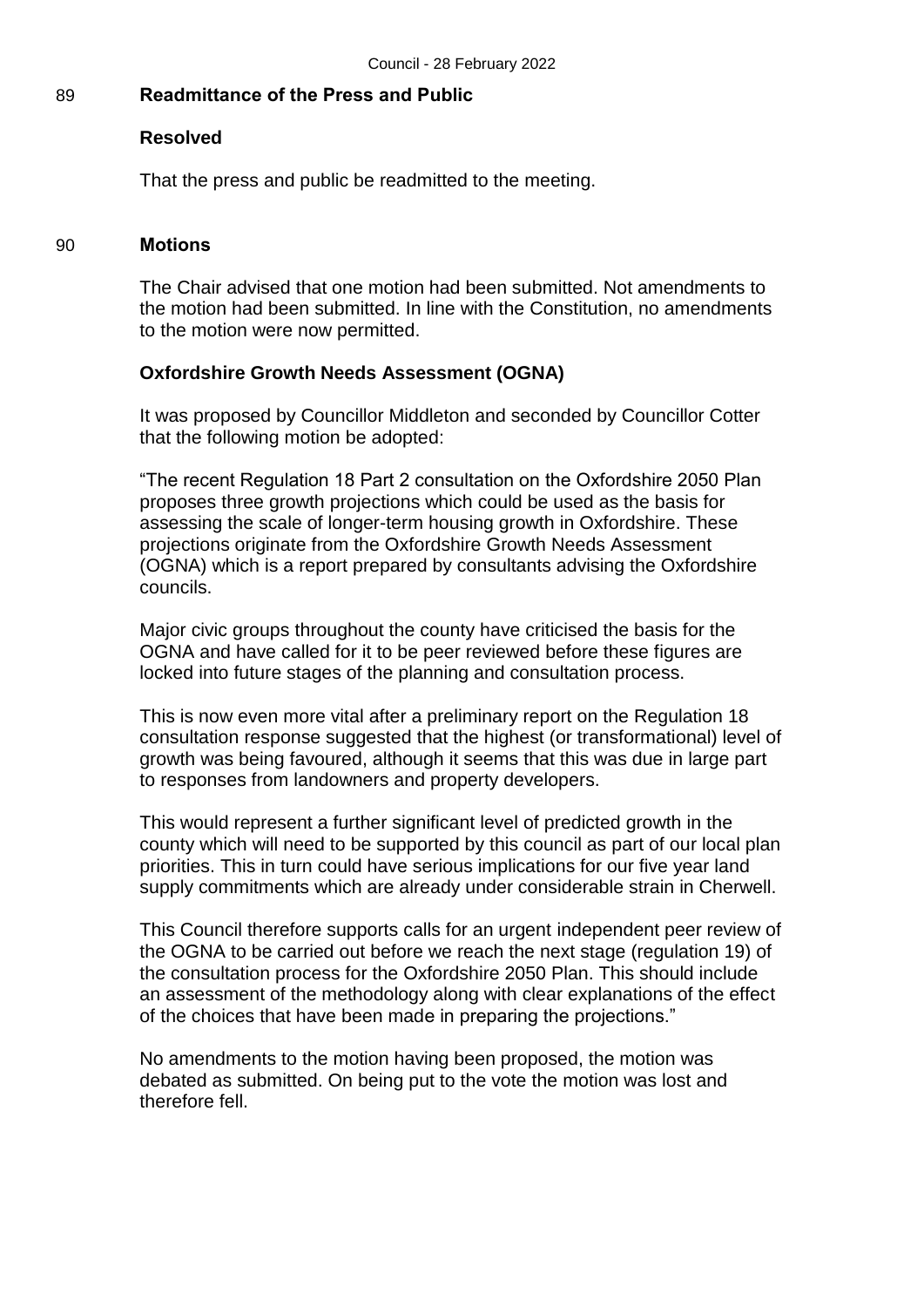## 91 **Councillor Timothy Hallchurch MBE**

At the discretion of the Chair, Councillor Hallchurch addressed Council and advised that he would be tendering his resignation as a district councillor due to ill health.

Members and the Chair paid tribute to Councillor Hallchurch for his service to the council and the residents of the district and wish him well for the future.

#### 92 **Emergency Motion**

The Chair advised that in accordance with section 4.18 of the Constitution, she had agreed to allow an emergency motion be added to the agenda.

It was proposed by Councillor Sames and seconded by Councillor Woodcock that the following motion be adopted.

"The commencement of hostilities in the Ukraine by President Putin is a direct threat to the peace and stability of Western Europe and by de facto the residents of this District. The potential for the conflict to escalate is a real and credible threat that we cannot afford to ignore and could draw in military personnel, both full time and reserve, based and living within this District. In a similar fashion to the impact of climate change, like it or not this District will start to feel the impact of either a prolonged or escalated conflict. Residents of the District will be impacted economically in the short term and perhaps to an even greater extent if the situation deteriorates.

This council resolves to denounce the naked aggression of President Putin against a peaceful sovereign nation and to ask the Executive to actively consider any request to provide assistance to any refugees displaced by this conflict."

In debating the motion, all Member speeches were in support of the motion and on being to the vote, the motion was unanimously agreed.

## **Resolved**

(1) That the following motion be adopted:

"The commencement of hostilities in the Ukraine by President Putin is a direct threat to the peace and stability of Western Europe and by de facto the residents of this District. The potential for the conflict to escalate is a real and credible threat that we cannot afford to ignore and could draw in military personnel, both full time and reserve, based and living within this District. In a similar fashion to the impact of climate change, like it or not this District will start to feel the impact of either a prolonged or escalated conflict. Residents of the District will be impacted economically in the short term and perhaps to an even greater extent if the situation deteriorates.